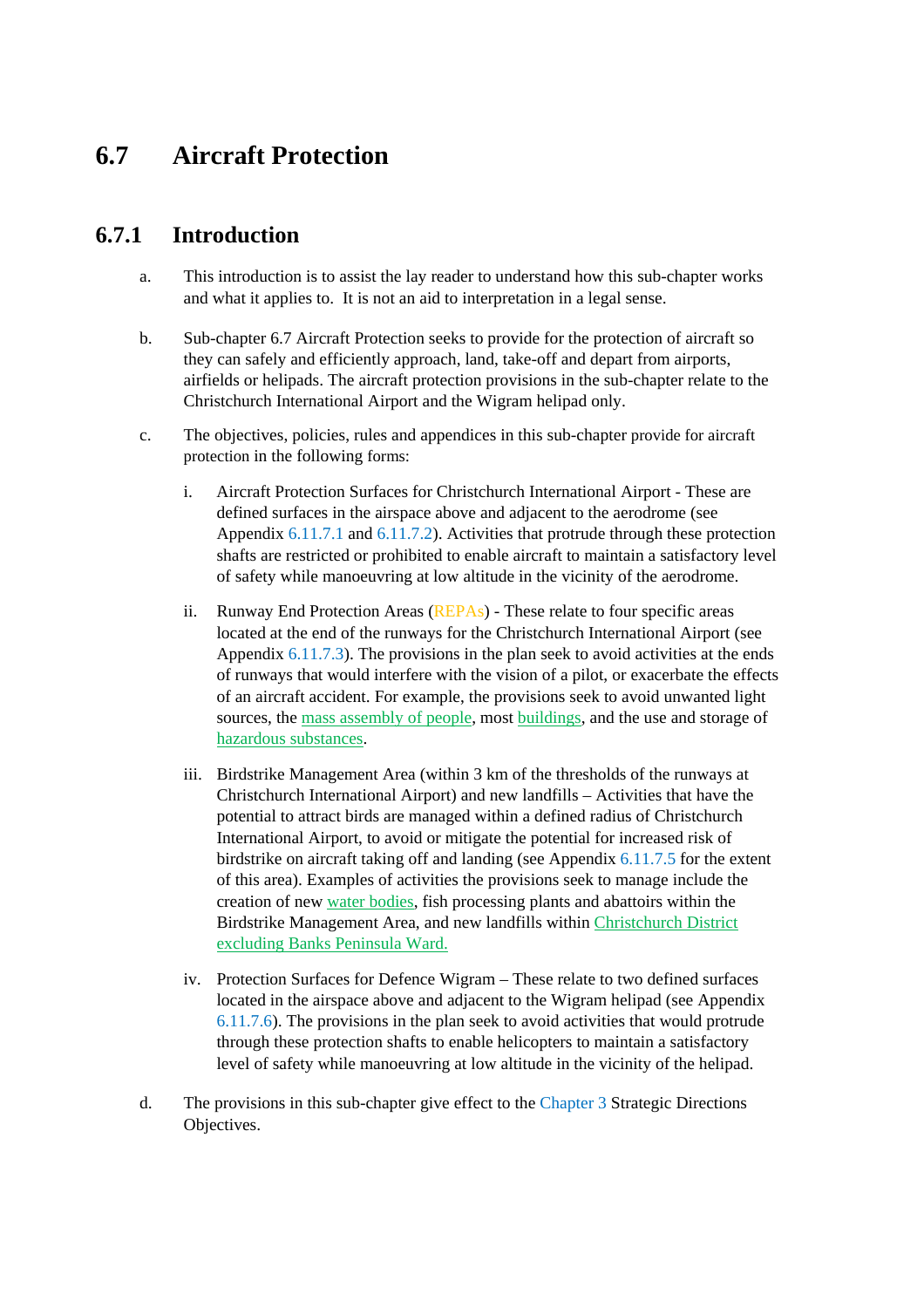# **6.7.2 Objective and Policies**

## **6.7.2.1 Objective**

#### **6.7.2.1.1 Objective — Safe and efficient aircraft operation**

a. Aircraft are able to safely and efficiently approach, land, take-off and depart from airports, airfields or helipads.

## **6.7.2.1 Policies**

#### **6.7.2.1.1 Policy — Avoidance of physical obstructions**

a. Avoid physical obstructions that are not essential to aircraft operations in take-off, approach, landing or departure paths and in Runway End Protection Areas (REPAs).

#### **6.7.2.1.2 Policy - Avoidance or mitigation of navigational or operational impediments**

a. Avoid or mitigate the potential effects of activities that could interfere with the safe navigation and control of aircraft, including activities that could interfere with visibility or increase the possibility of birdstrike.

#### **6.7.2.1.3 Policy - Risk minimisation**

a. Avoid or mitigate activities at the ends of runways that would exacerbate the effects of an aircraft accident.

# **6.7.3 How to interpret and apply the rules**

- a. The rules that apply to activities within the areas covered by Christchurch International Airport's Protection Surfaces, REPAs and Birdstrike Management Area, and to landfills within Christchurch District excluding Banks Peninsula Ward, are contained in the activity status tables (including activity specific standards) in Rules 6.7.4.1, 6.7.4.2 and 6.7.4.3.
- b. The rules that apply to activities within the areas covered by Defence Wigram's Protection Surfaces are contained in the activity status tables (including activity specific standards) in Rule  $6.7.5.1$ .
- c. Activities within the areas covered by Christchurch International Airport's Protection Surfaces, REPAs and Birdstrike Management Area (and landfills within Christchurch District excluding Banks Peninsula Ward), and Defence Wigram's Protection Surfaces, are also subject to the rules in the relevant zone chapters.
- d. The activity status tables, rules and standards in the following chapters also apply to activities within the areas covered by Christchurch International Airport's Protection Surfaces, REPAs and Birdstrike Management Areas (and landfills within Christchurch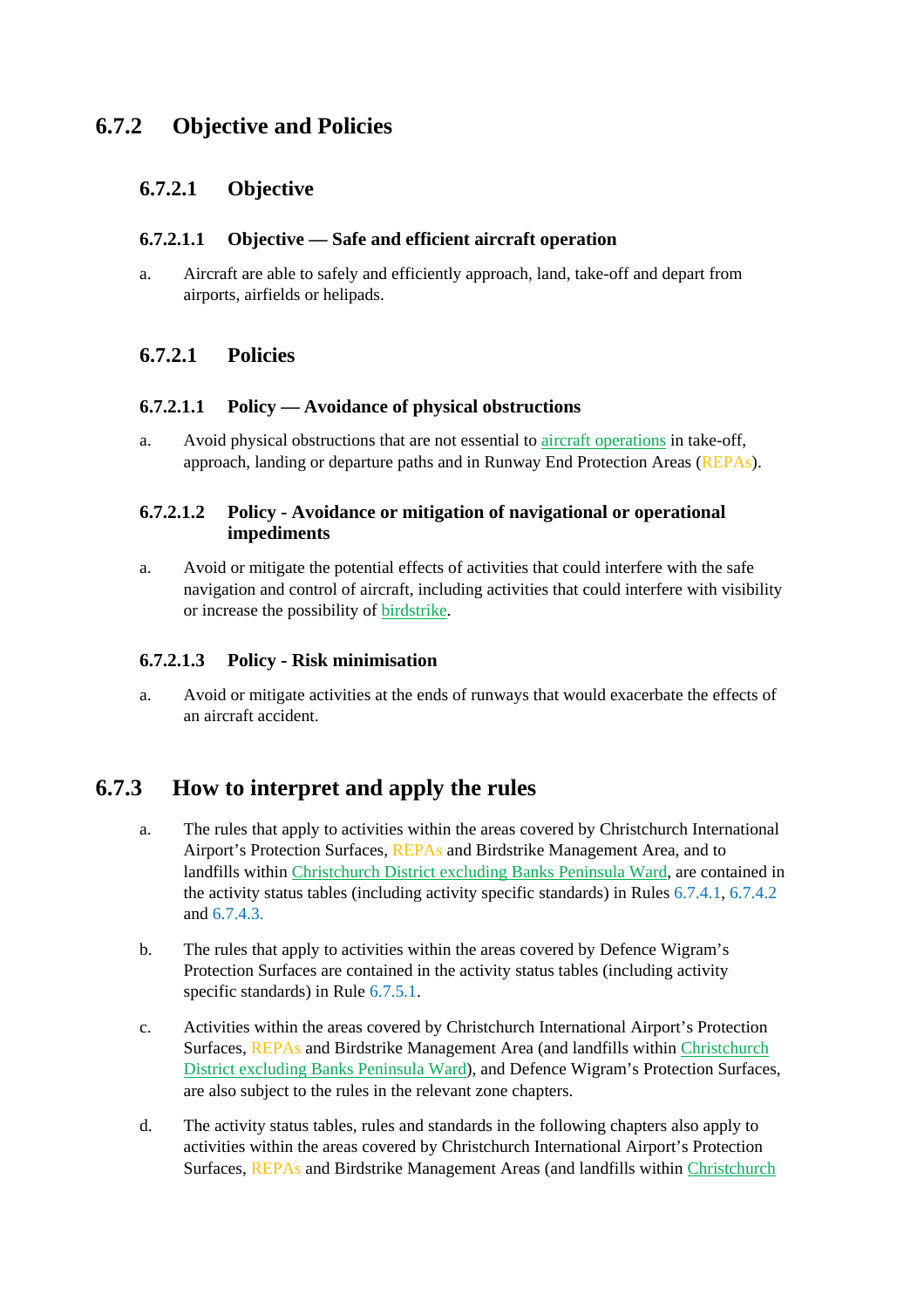District excluding Banks Peninsula Ward), and Defence Wigram's Protection Surfaces, (where relevant):

- 4 Hazardous Substances and Contaminated Land.
- 5 Natural Hazards;
- 6 The other sub-chapters of General Rules and Procedures;
- 7 Transport;
- 8 Subdivision, Development and Earthworks;
- 9 Natural and Cultural Heritage; and
- 11 Utilities and Energy;
- e. The Resource Management (National Environmental Standards for Electricity Transmission Activities) Regulations 2009 (NESETA) contain a separate code of rules for the operation, maintenance, upgrading, relocation or removal of National Grid transmission lines existing on 14 January 2010. The Regulations in the NESETA apply where such works penetrate the protection surfaces set out in Rule 6.7.4.4 and would otherwise be prohibited by Rule 6.7.4.1.6 (PR1).

# **6.7.4 Rules – Christchurch International Airport**

# **6.7.4.1 Activity status tables – Protection Surfaces**

## **6.7.4.1.1 Permitted activities**

- a. Within the areas covered by Christchurch International Airport's Protection Surfaces as specified in Rule 6.7.4.4 and shown on the diagrams in Appendix 6.11.7.1 and 6.11.7.2, the activities listed below are permitted activities.
- b. Activities may be controlled, restricted discretionary, discretionary, non-complying or prohibited as specified in Rules 6.7.4.1.2, 6.7.4.1.3, 6.7.4.1.4, 6.7.4.1.5 and 6.7.4.1.6.

| <b>Activity</b> |                                                                                                                                        | <b>Activity Specific</b><br><b>Standards</b> |
|-----------------|----------------------------------------------------------------------------------------------------------------------------------------|----------------------------------------------|
| <b>P1</b>       | Any activity not specifically provided for as a restricted<br>discretionary or prohibited activity in Rules 6.7.4.1.3 or<br>6.7.4.1.6. | Nil.                                         |

## **6.7.4.1.2 Controlled activities**

There are no controlled activities.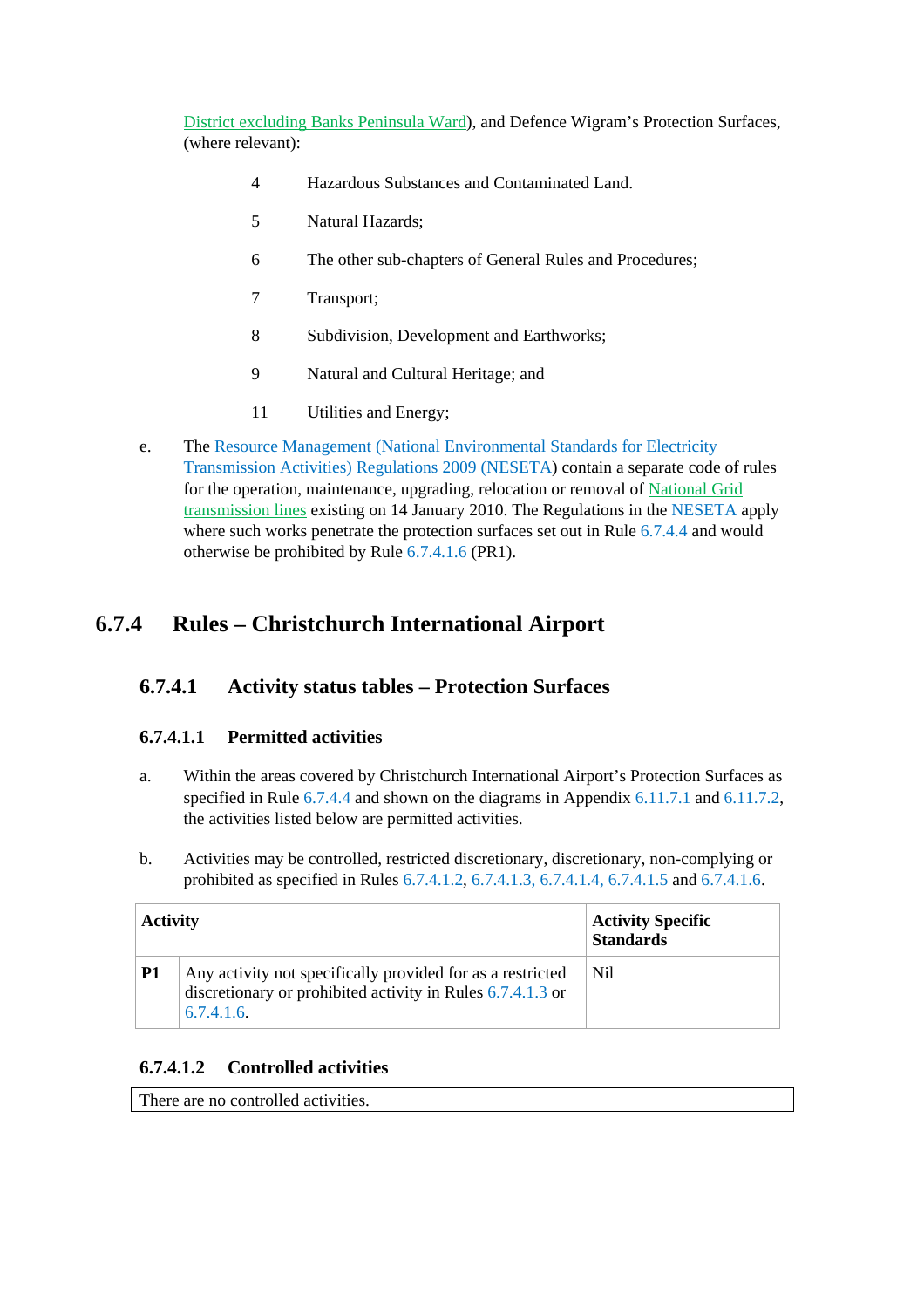## **6.7.4.1.3 Restricted discretionary activities**

- a. Within the areas covered by Christchurch International Airport's Protection Surfaces as specified in Rule 6.7.4.4 and shown on the diagrams in Appendix 6.11.7.1 and 6.11.7.2, the activities listed below are restricted discretionary activities.
- b. Discretion to grant or decline consent and impose conditions is restricted to the matters of discretion set out in the following table.

| <b>Activity</b> |  | The Council's discretion shall<br>be limited to the following<br>matters                                                                                                                                                                               |  |                                                                                                                                 |
|-----------------|--|--------------------------------------------------------------------------------------------------------------------------------------------------------------------------------------------------------------------------------------------------------|--|---------------------------------------------------------------------------------------------------------------------------------|
| RD1             |  | a. Any alteration, relocation or replacement of a<br>tower of a National Grid transmission line<br>existing on 14 January 2010 that penetrates<br>the Protection Surfaces.                                                                             |  | a. The extent to which any<br>adverse effects on navigable<br>airspace, representing a hazard<br>to the safety or regularity of |
|                 |  | b. Any application arising from this rule shall not be<br>publicly notified or shall be limited notified only<br>to Christchurch International Airport Limited and<br>the Director of the Civil Aviation Authority<br>(absent their written approval). |  | aircraft operations, are avoided<br>or mitigated.<br>b. The adequacy of consideration<br>of possible alternatives.              |

## **6.7.4.1.4 Discretionary activities**

There are no discretionary activities.

## **6.7.4.1.5 Non-complying activities**

There are no non-complying activities

## **6.7.4.1.6 Prohibited activities**

a. Within the areas covered by Christchurch International Airport's Protection Surfaces as specified in Rule 6.7.4.4 and shown on the diagrams in Appendix 6.11.7.1 and 6.11.7.2, the activities listed below are prohibited activities.

#### **Activity**

| PR1 | Any part of a building, structure, tree or utility that penetrates the Protection Surfaces<br>(other than provided for by Rule 6.7.4.1.3 RD1), except for: |
|-----|------------------------------------------------------------------------------------------------------------------------------------------------------------|
|     | a. navigational aids for aircraft; and                                                                                                                     |
|     | b. maintenance or repair works on any existing building, structure or utility, including                                                                   |
|     | minor upgrading of existing support structures for transmission lines or electricity                                                                       |
|     | distribution lines where this does not increase the height or external envelope of                                                                         |
|     | the utility.                                                                                                                                               |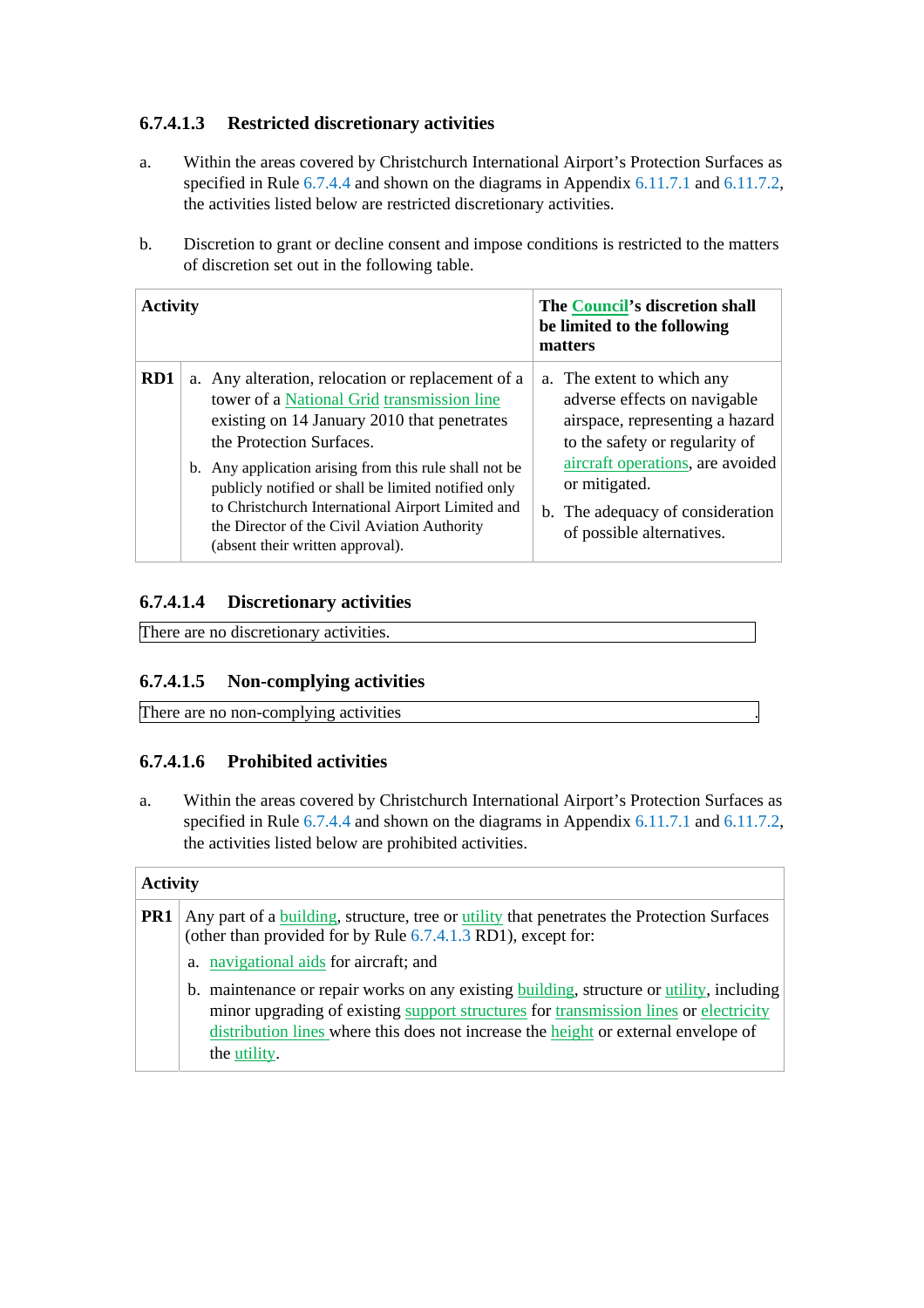# **6.7.4.2 Activity status tables — Runway End Protection Areas**

## **6.7.4.2.1 Permitted activities**

- a. Within the Runway End Protection Areas (REPAs) as shown in Appendix 6.11.7.3, the activities listed below are permitted activities.
- b. Activities may be controlled, restricted discretionary, discretionary, non-complying or prohibited as specified in Rules 6.7.4.2.2, 6.7.4.2.3, 6.7.4.2.4, 6.7.4.2.5 and 6.7.4.2.6.

| <b>Activity</b> |                                                                                              | Activity specific<br>standards |
|-----------------|----------------------------------------------------------------------------------------------|--------------------------------|
| <b>P1</b>       | Any activity not specifically provided for as a prohibited<br>activity in Rule $6.7.4.2.6$ . | Nil.                           |

#### **6.7.4.2.2 Controlled activities**

There are no controlled activities.

#### **6.7.4.2.3 Restricted discretionary activities**

There are no restricted discretionary activities.

#### **6.7.4.2.4 Discretionary activities**

There are no discretionary activities.

#### **6.7.4.2.5 Non-complying activities**

There are no non-complying activities.

#### **6.7.4.2.6 Prohibited activities**

a. Within the Runway End Protection Areas (REPAs) as shown in Appendix 6.11.7.3, the activities listed below are prohibited activities.

#### **Activity**

| PR <sub>1</sub> | Any building or utility, excluding:                                                                                                       |  |  |
|-----------------|-------------------------------------------------------------------------------------------------------------------------------------------|--|--|
|                 | a. navigational aids for aircraft;                                                                                                        |  |  |
|                 | b. structures associated with upgrades for State Highway 1;                                                                               |  |  |
|                 | c. maintenance or repair works on any existing building or utility;                                                                       |  |  |
|                 | d. enclosed walkways associated with vehicle parking areas which are no greater than<br>2.4 metres in height and 1.8 metres in width; and |  |  |
|                 | e. the establishment or replacement of any underground utility.                                                                           |  |  |
|                 | <b>PR2</b>   Mass assembly of people.                                                                                                     |  |  |
| PR <sub>3</sub> | The use or storage of hazardous substances in fuel storage facilities or for other<br>industrial or commercial operations.                |  |  |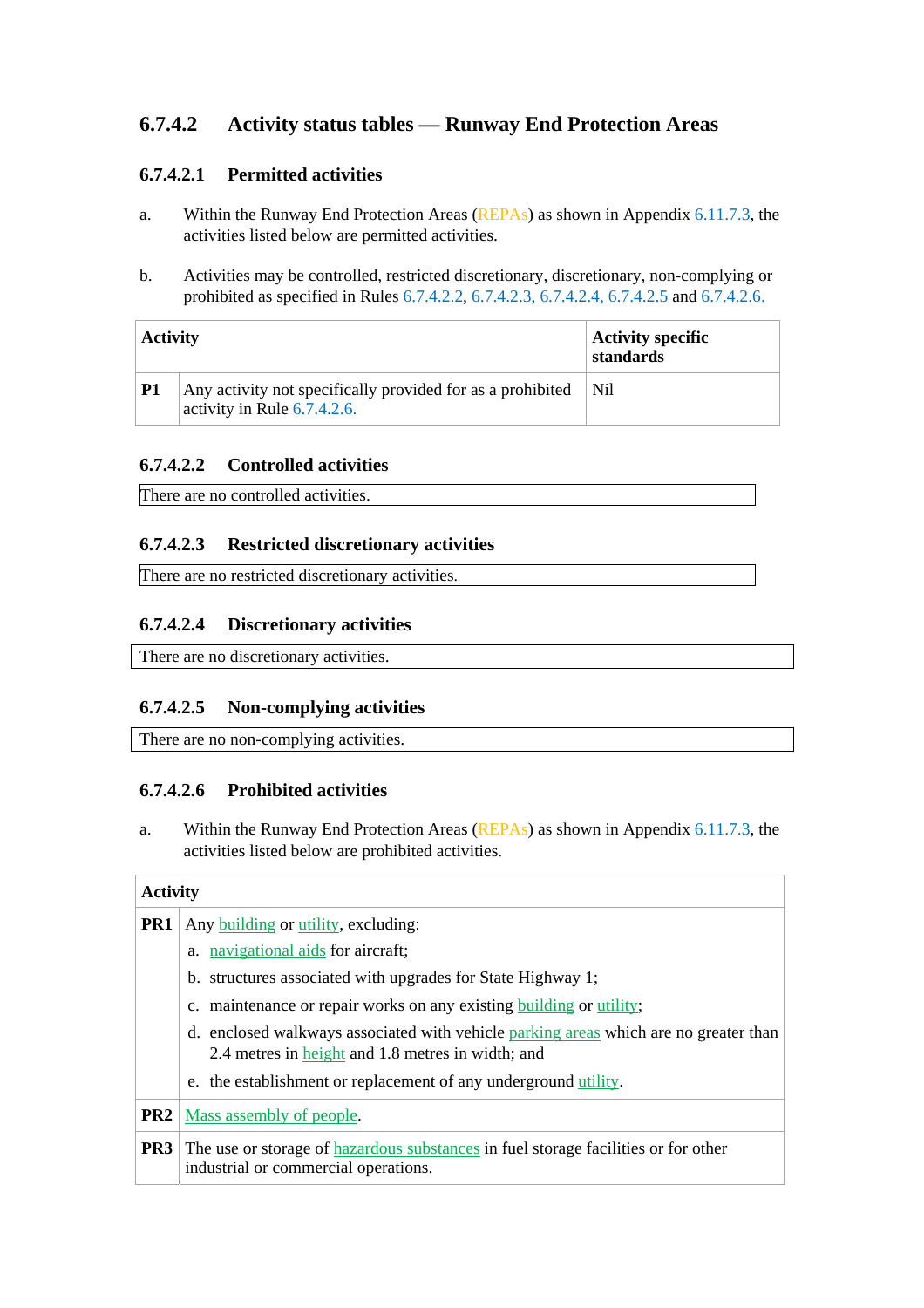| <b>Activity</b> |                                                                                                                                                                                    |  |  |  |
|-----------------|------------------------------------------------------------------------------------------------------------------------------------------------------------------------------------|--|--|--|
| PR4             | Production of direct light beams or reflective glare that could interfere with the vision<br>of a pilot excluding:                                                                 |  |  |  |
|                 | a. normal operational reflection from glass and mirrors used in motor vehicles; and                                                                                                |  |  |  |
|                 | b. normal operational light from motor vehicles.                                                                                                                                   |  |  |  |
|                 | Advice note:                                                                                                                                                                       |  |  |  |
|                 | Refer also to Rule $6.3.4.1.5$ with regard to rules applying to outdoor lighting<br>1.<br>within 500 metres of the threshold of a runway at Christchurch International<br>Airport. |  |  |  |

# **6.7.4.3 Activity status tables – Birdstrike Management Areas**

## **6.7.4.3.1 Permitted activities**

a. In the Birdstrike Management Area (within 3 km of the thresholds of the runways at Christchurch International Airport) as shown in Appendix 6.11.7.5, the activities listed below are permitted activities if they meet the activity specific standards set out in the following table.

| Activities may be controlled, restricted discretionary, discretionary, non-complying or     |
|---------------------------------------------------------------------------------------------|
| prohibited as specified in Rules 6.7.4.3.2, 6.7.4.3.3, 6.7.4.3.4, 6.7.4.3.5, and 6.7.4.3.6. |
|                                                                                             |

| <b>Activity</b> |                                                                                                                                                                                                                                                       | <b>Activity specific standards</b>                                                                                                                                                                                                                                                                                                                                                  |  |  |
|-----------------|-------------------------------------------------------------------------------------------------------------------------------------------------------------------------------------------------------------------------------------------------------|-------------------------------------------------------------------------------------------------------------------------------------------------------------------------------------------------------------------------------------------------------------------------------------------------------------------------------------------------------------------------------------|--|--|
| <b>P1</b>       | Any activity not specifically provided for<br>as a permitted, controlled, restricted<br>discretionary or discretionary activity in<br>Rules 6.7.4.3.1 6.7.4.3.6.                                                                                      | N <sub>il</sub>                                                                                                                                                                                                                                                                                                                                                                     |  |  |
| <b>P2</b>       | Fish processing or packing plants,<br>abattoirs or freezing works.                                                                                                                                                                                    | a. Storage, processing and disposal of<br>all organic material takes place<br>within enclosed buildings.<br>b. There is no disposal of effluent onto<br>land associated with the plant or<br>works.                                                                                                                                                                                 |  |  |
| P <sub>3</sub>  | Creation of a new:<br>a. stormwater basin; or<br>b. water body (including wastewater<br>oxidation pond) which exceeds 500m <sup>2</sup><br>in area.<br>Except that<br>This rule does not apply to any area of a<br>water body covered by an aviary/s. | a. The combined area of all stormwater<br>basins and/or water bodies, that are<br>wholly or partly within 0.5km of the<br>proposed water body or stormwater<br>basin's edge, shall not exceed<br>$1000m^2$ .<br>b. Any stormwater basin has been<br>designed by a suitably qualified<br>person, with experience in<br>stormwater management systems, to<br>the following standards: |  |  |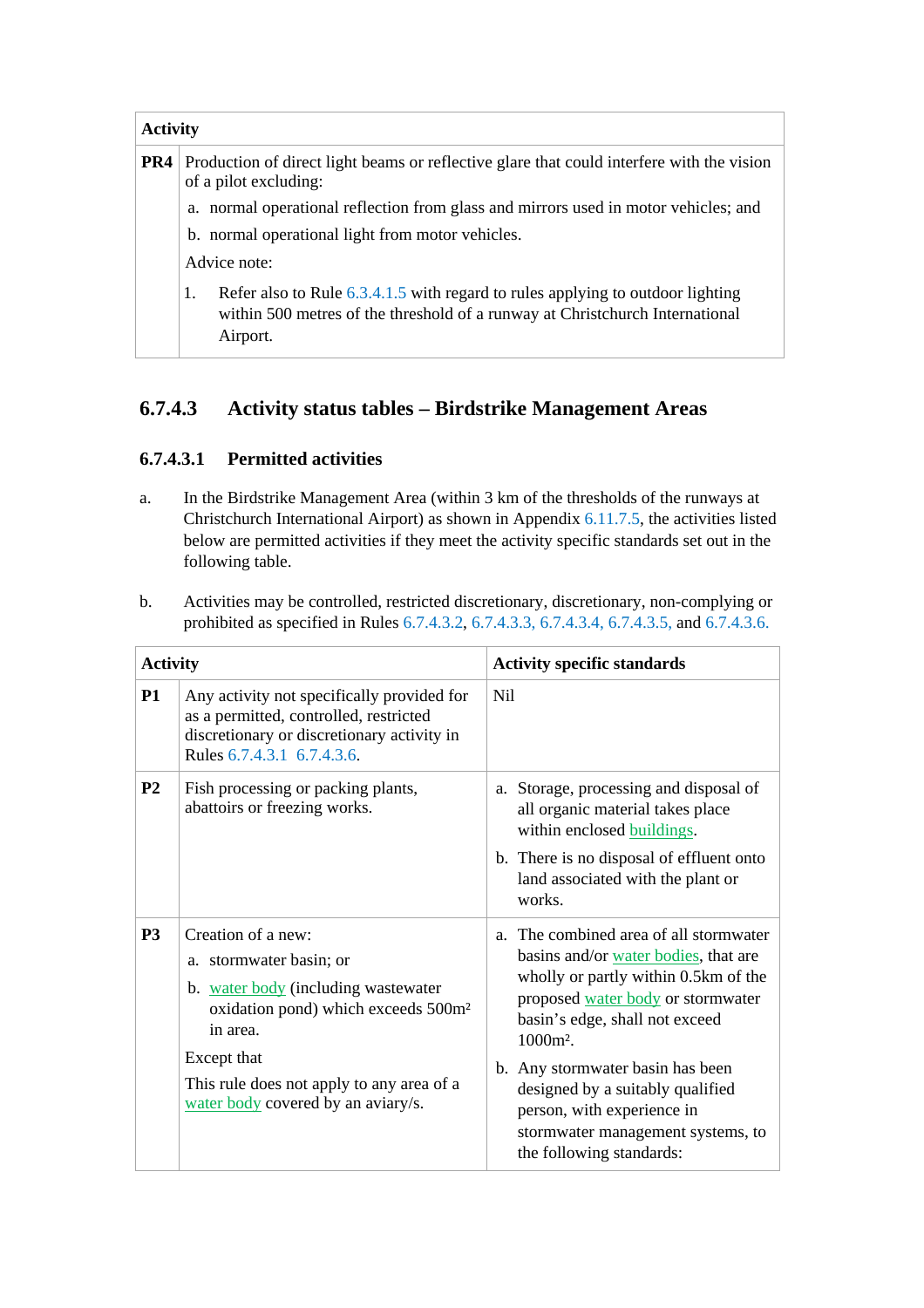| <b>Activity</b> | <b>Activity specific standards</b>                                                                                                                            |  |
|-----------------|---------------------------------------------------------------------------------------------------------------------------------------------------------------|--|
|                 | i.<br>Stormwater infiltration basins<br>shall be designed to fully drain<br>within 48 hours of the cessation<br>of a 2% AEP storm event;                      |  |
|                 | ii.<br>Sufficient rapid soakage<br>overflow capacity shall be<br>provided to minimise any<br>ponding of stormwater outside<br>the infiltration area(s); and   |  |
|                 | iii.<br>Plant species used shall be<br>limited to those listed in<br>Appendix 6.11.9.                                                                         |  |
|                 | c. Any water body has been designed<br>by a suitably qualified person, with<br>experience in stormwater<br>management systems, to the<br>following standards: |  |
|                 | i.<br>Side slopes shall be at least as<br>steep as 4V:1H except for:                                                                                          |  |
|                 | A. any side slope treated with<br>rock armouring; or                                                                                                          |  |
|                 | B. any area required for<br>vehicle access, provided<br>that such access has a<br>gradient of at least 1V:8H:                                                 |  |
|                 | ii.<br>No permanent island features<br>shall be included, that could<br>provide perching sites for birds;<br>and                                              |  |
|                 | iii.<br>Plant species used shall be<br>limited to those listed in<br>Appendix 6.11.9.                                                                         |  |

## **6.7.4.3.2 Controlled activities**

a. In the Birdstrike Management Area (within 3 km of the thresholds of the runways at Christchurch International Airport) as shown in Appendix 6.11.7.5, the activities listed below are controlled activities.

| <b>Activity</b> |                                                                                                     | The matters over which Council<br>reserves its control:           |  |
|-----------------|-----------------------------------------------------------------------------------------------------|-------------------------------------------------------------------|--|
| $ {\rm C1}$     | Any activity listed in Rule 6.7.4.3.1 P2 that does<br>not meet one or more of the activity specific | a. Mitigation of birdstrike risk,<br>including by design measures |  |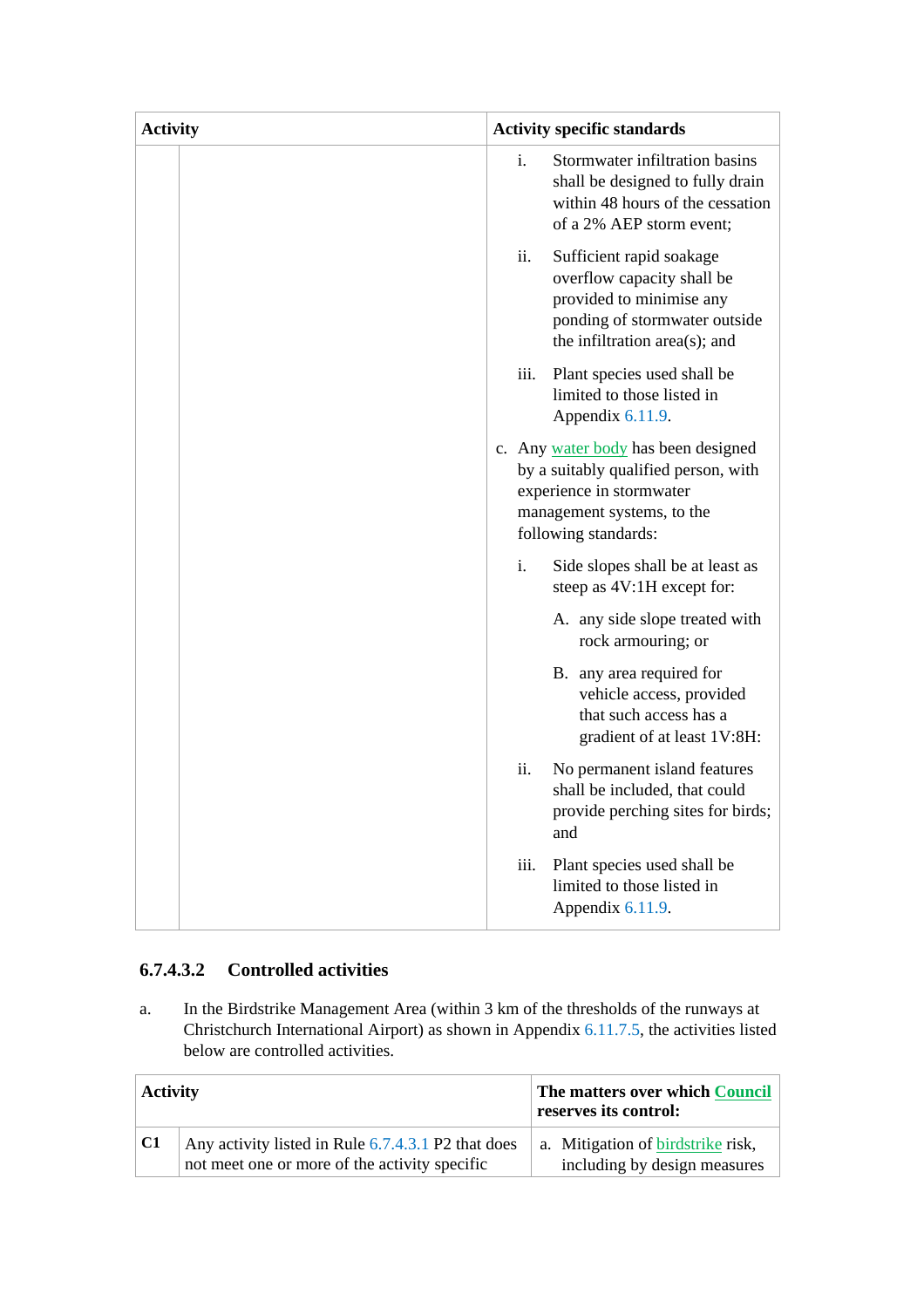| <b>Activity</b>                                                                                                                                                                                                                                                  | The matters over which Council<br>reserves its control: |  |
|------------------------------------------------------------------------------------------------------------------------------------------------------------------------------------------------------------------------------------------------------------------|---------------------------------------------------------|--|
| standards.<br>Applications must be accompanied by a<br>birdstrike risk assessment from a qualified and<br>experienced ornithologist, and that assessment<br>must include recommendations for appropriate<br>conditions for mitigation of <b>birdstrike</b> risk. | and operation or management<br>procedures.              |  |

## **6.7.4.3.3 Restricted discretionary activities**

- a. In the Birdstrike Management Area (within 3 km of the thresholds of the runways at Christchurch International Airport) as shown in Appendix 6.11.7.5, the activities listed below are restricted discretionary activities.
- b. Discretion to grant or decline consent and impose conditions is restricted to the matters of discretion set out in the following table.

| <b>Activity</b> |                                                                                                                                      | The Council's discretion shall<br>be limited to the following<br>matters |                                                                                                                                                                           |
|-----------------|--------------------------------------------------------------------------------------------------------------------------------------|--------------------------------------------------------------------------|---------------------------------------------------------------------------------------------------------------------------------------------------------------------------|
| RD <sub>1</sub> | Any activity listed in Rule 6.7.4.3.2 C1, where<br>the application is not accompanied by the<br>required birdstrike risk assessment. |                                                                          | a. Scale and significance of<br>birdstrike risk likely to be<br>created at the location                                                                                   |
| RD2             | Any activity listed in Rule 6.7.4.3.1 P3 that does<br>not meet one or more of the activity specific<br>standards.                    |                                                                          | proposed.<br>b. Mitigation of birdstrike risk<br>including by design measures,<br>operation or management<br>procedures, direct intervention<br>practices and monitoring. |

## **6.7.4.3.4 Discretionary activities**

a. The activities listed below are discretionary activities.

# **Activity D1** New landfills, excluding cleanfills, within Christchurch District excluding Banks Peninsula Ward (as shown in Appendix 2.1).

## **6.7.4.3.5 Non-complying activities**

There are no non-complying activities.

## **6.7.4.3.6 Prohibited activities**

There are no prohibited activities.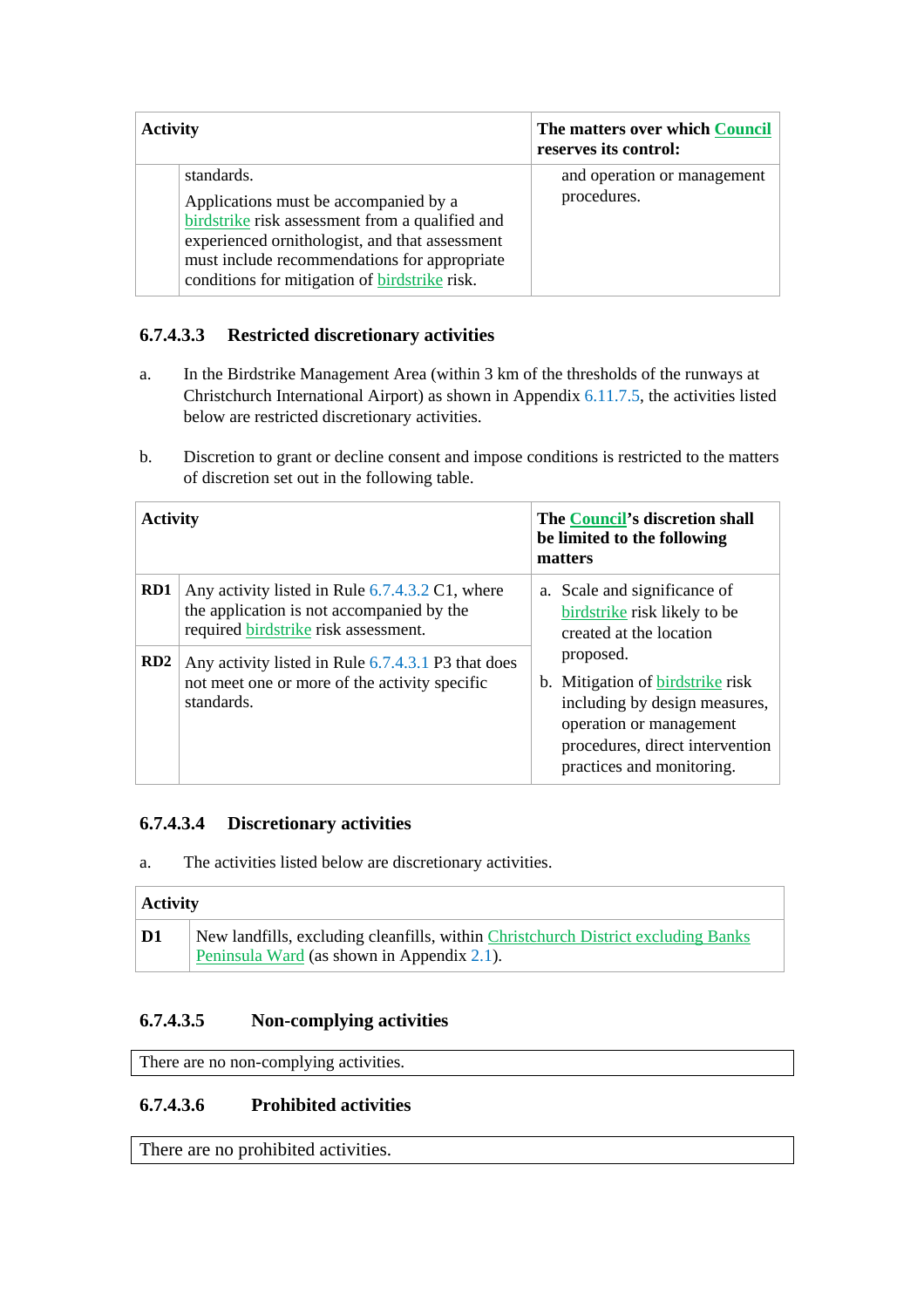# **6.7.4.4 Protection Surfaces for Christchurch International Airport**

- a. General explanation
	- i. The environs of Christchurch International Airport are protected by a series of protection surfaces - defined surfaces in the airspace above and adjacent to the aerodrome (see Figure 6.7.1 below and Appendix 6.11.7.1 and 6.11.7.2).
	- ii. These protection surfaces are necessary to enable aircraft to maintain a satisfactory level of safety while manoeuvring at low altitude in the vicinity of the aerodrome.
	- iii. These surfaces are in accordance with the Civil Aviation Authority of New Zealand Rule Part 139 Appendix E with surface dimensions as noted in Advisory Circular 139-6 (AC 139-6).



**Figure 6.7.1: Illustration of categories of airport protection surfaces. From Civil Aviation Authority Advisory Circular Aerodrome Design AC139-6 Revision 4 (2011) p.55.** 

- b. Horizontal surface for Christchurch International Airport
	- i. The horizontal surface consists of a surface located in a horizontal plane above the aerodrome and its environs and having its outer limits at a locus of 4000 metres measured from the periphery of the runway strip.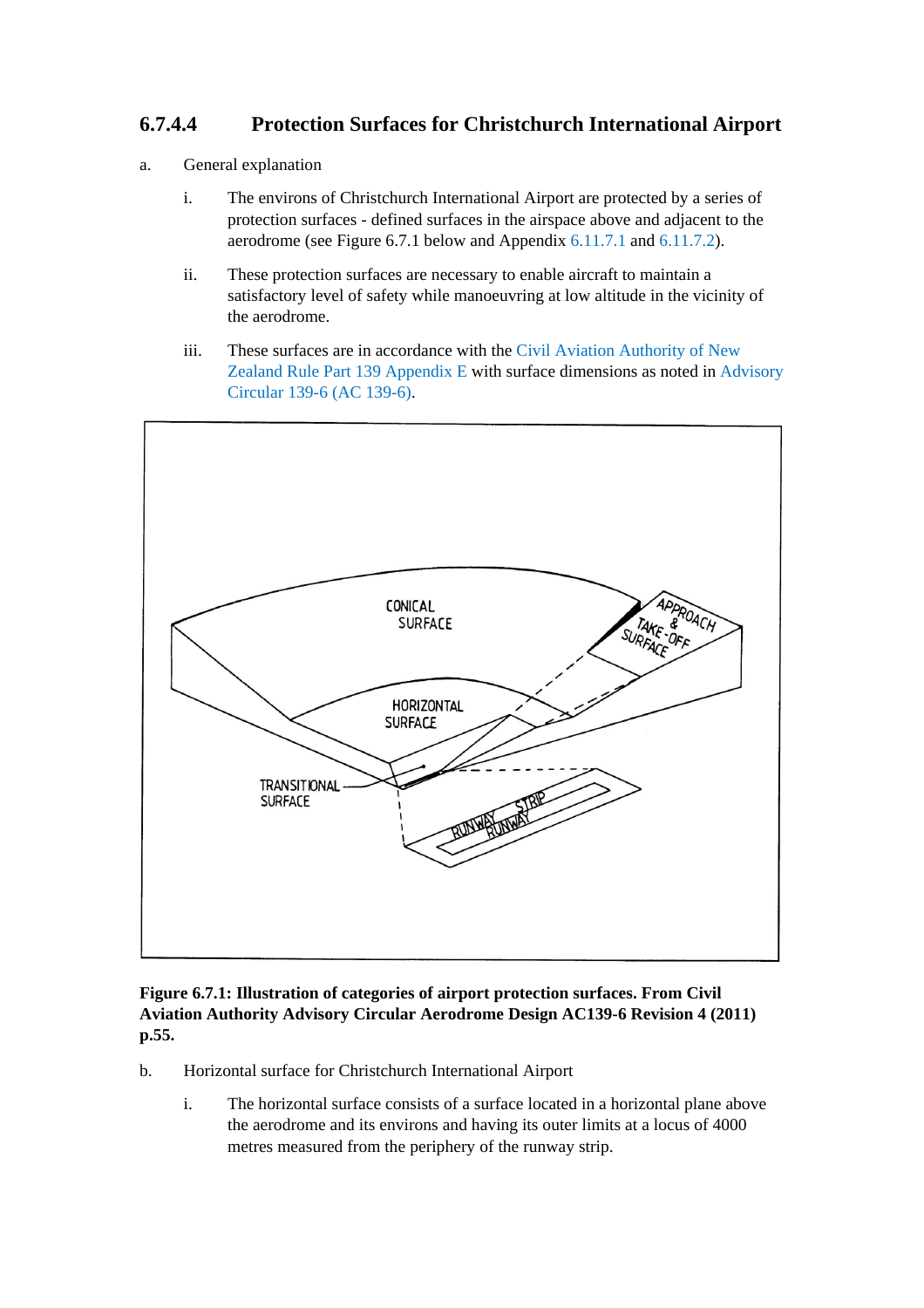- ii. The inner horizontal surface is located 83 metres AMSL (45 metres above the aerodrome elevation datum (RL 38.00 AMSL)).
- c. Conical surface for Christchurch International Airport
	- i. The conical surface is a surface sloping upwards and outwards from the periphery of the horizontal surface.
	- ii. The lower edge is coincident with the periphery of the horizontal surface and rises upwards and outwards at a gradient of 1:20 to an elevation of 150 metres above the aerodrome datum level (RL 38.00 AMSL).
	- iii. The slope is measured in a vertical plane perpendicular to the periphery of the horizontal surface i.e. 5%.
- d. Approach surfaces for Christchurch International Airport
	- i. Each runway has an inclined approach surface. The approach path is located within a defined area called the approach fan.
	- ii. The origin of the approach fan is an inclined plane originating at the end of the strip. The coordinates of the centre-line of the strip are shown in Appendix 6.11.7.1.
	- iii. The fan is essentially a truncated triangle with a cut-off apex line called the inner edge. The width of this inner edge is 300 metres.
	- iv. The expanding sides of the approach fan diverge at a constant rate of 1:6.6 (15%, 8º 31'51") related to the distance from the end of the strip, and extend to a distance of 15,000 metres from the origin except that at any point on the Port Hills where the distance between the ground and the protection surface is less than 10m, the protection surface will be assumed to be at 10 metres.
	- v. The elevation of the inner edge of the approach fan is equal to the elevation of the midpoint of the threshold.
	- vi. The slope of the approach surface is 1:50  $(2\%, 1\degree 8\degree 45)$  and is measured in the vertical plane containing the centre line of the runway.
- e. Transitional surfaces for Christchurch International Airport
	- i. Transitional surfaces originate along the side of the strip and part of the side of the approach surface that slopes upwards and outwards to the horizontal surface.
	- ii. From the sides of the strip and the approach surfaces, the transitional surfaces slope upwards and outwards at a gradient of 1:7, extending until they reached the horizontal surface.
- f. Take-off surfaces for Christchurch International Airport
	- i. Each runway has a take-off surface. The take-off path is located within a defined area called the take-off fan which originates from the end of the runway strip.
	- ii. The take-off fan is essentially a truncated triangle with the cut-off apex line called the inner edge. The width of this inner edge is 180 metres. The distance from the inner edge to the runway ends is: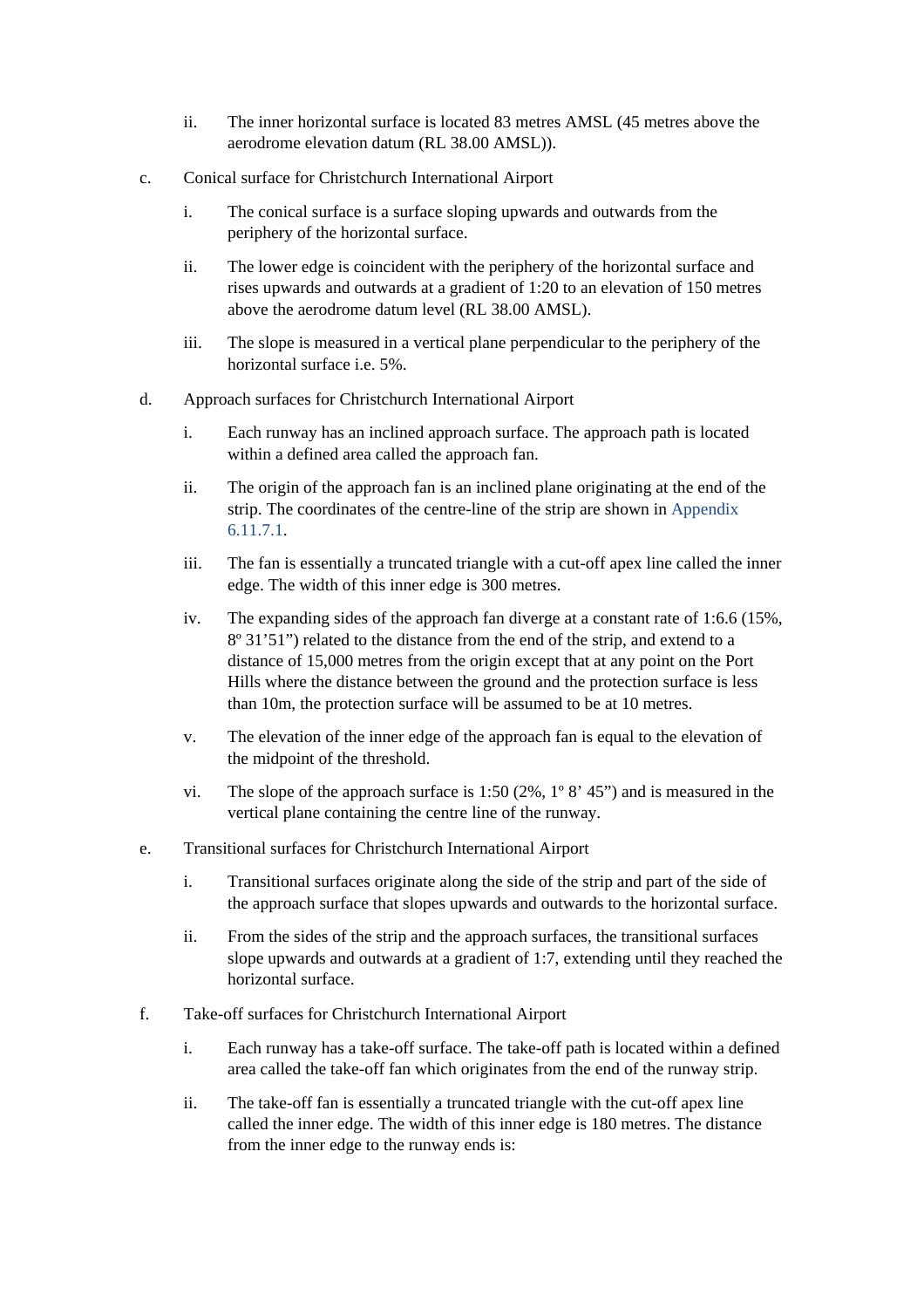| Runway end 02 (north) | 432 metres |
|-----------------------|------------|
| Runway end 11 (east)  | 60 metres  |
| Runway end 20 (south) | 60 metres  |
| Runway end 29 (west)  | 300 metres |

- iii. The expanding sides of the take-off fan diverge at a constant rate of 1:8 (12.5%, 7º 07' 30") related to the distance from the origin. It expands to a maximum width of 1,200 metres and then the sides remain parallel for a distance of 15,000 metres except that at any point on the Port Hills where the distance between the ground and the protection surface is less than 10 metres, the protection surface will be assumed to be at 10 metres.
- iv. The elevation of the inner edge of the take-off fan is equal to the elevation of the midpoint of the threshold.
- v. The slope of the take-off climb is 1:62.5 (1.6%) and is measured in the vertical plane containing the centre line of the runway.

# **6.7.5 Rules – Defence Wigram**

## **6.7.5.1 Activity status tables – Protection surfaces**

## **6.7.5.1.1 Permitted activities**

- a. Within the areas covered by the Defence Wigram Protection Surfaces as specified in Rule 6.7.5.2 and shown on the diagrams in Appendix 6.11.7.6, the activities listed below are permitted activities.
- b. Activities may be controlled, restricted discretionary, discretionary, non-complying or prohibited as specified in Rules 6.7.5.1.2, 6.7.5.1.3, 6.7.5.1.4, 6.7.5.1.5 and 6.7.5.1.6.

| <b>Activity</b> |                                                                                                        | <b>Activity Specific</b><br><b>Standards</b> |
|-----------------|--------------------------------------------------------------------------------------------------------|----------------------------------------------|
| P1              | Any activity not specifically provided for as a prohibited<br>activity in Rules. 6.7.5.1.2 -6.7.5.1.6. | Ni1                                          |

## **6.7.5.1.2 Controlled activities**

There are no controlled activities.

## **6.7.5.1.3 Restricted discretionary activities**

There are no restricted discretionary activities.

## **6.7.5.1.4 Discretionary activities**

There are no discretionary activities.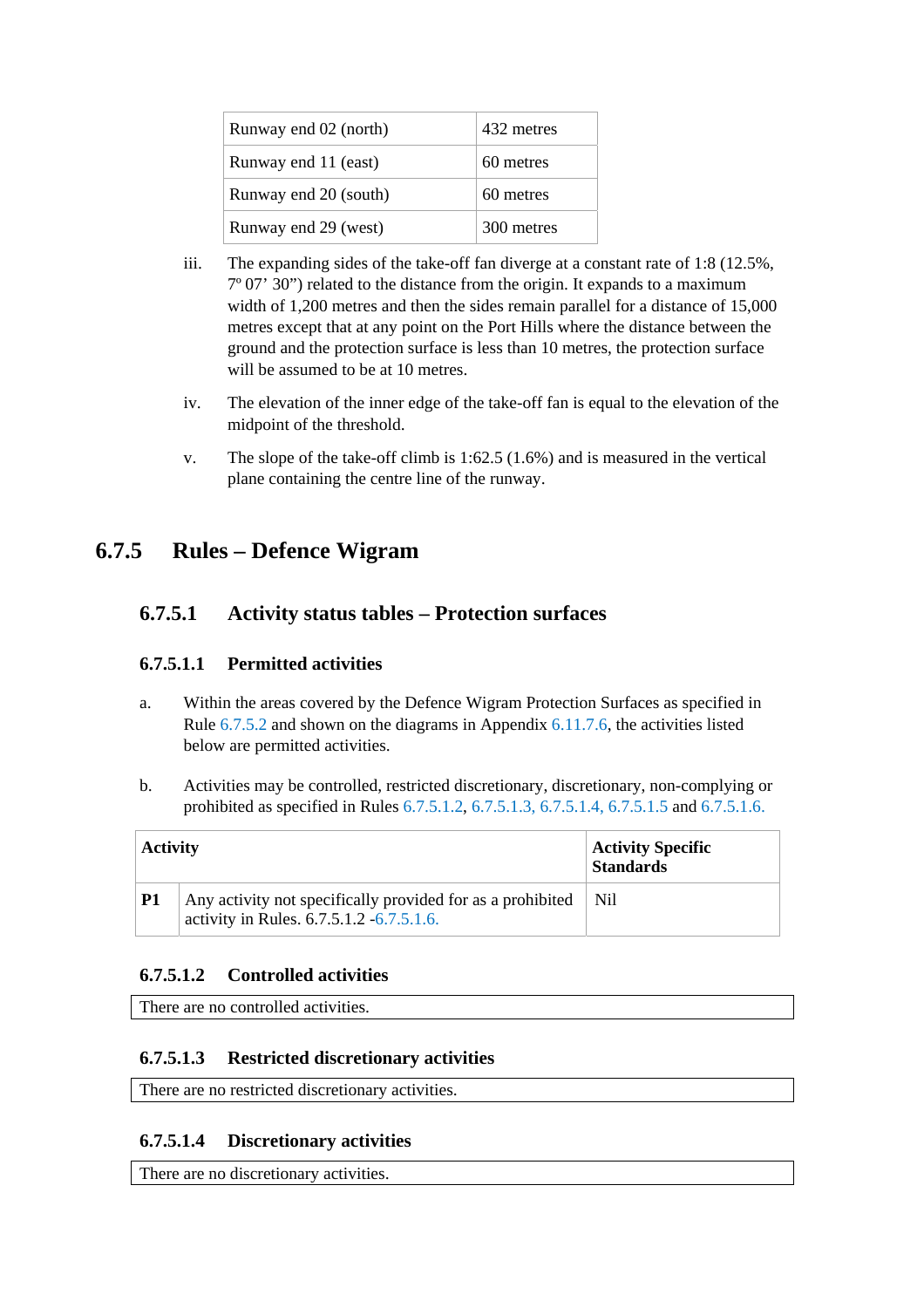#### **6.7.5.1.5 Non-complying activities**

There are no non-complying activities.

### **6.7.5.1.6 Prohibited activities**

a. Within the areas covered by the Defence Wigram Protection Surfaces as specified in Rule 6.7.5.2 and shown on the diagrams in Appendix 6.11.7.6, the activities listed below are prohibited activities.

| <b>Activity</b> |                                                                                                                                           |  |
|-----------------|-------------------------------------------------------------------------------------------------------------------------------------------|--|
|                 | <b>PR1</b> Any part of a building, utility or tree that penetrates the Protection Surfaces, except<br>for navigational aids for aircraft. |  |

## **6.7.5.2 Protection Surfaces for Defence Wigram**

- a. General explanation
	- i. The environs of the New Zealand Defence Force (NZDF) land at Wigram are protected by two protection surfaces associated with the helipad safety area. The protection surfaces for the NZDF land at Wigram include two inclined approach and take-off climb surfaces with alignments suitable to different conditions (a northwest approach for use in strong northwest winds and a southwest approach that provides for safe operations during the predominant northeast wind).
	- ii. The protection surfaces are defined surfaces in the airspace above and adjacent to the helipad. These protection surfaces are necessary to enable helicopters to maintain a satisfactory level of safety while manoeuvring at low altitude in the vicinity of the helipad.
	- iii. These surfaces are in accordance with the Civil Aviation Authority of New Zealand Advisory Circular 139-8 (Revision 2, 2007), Chapter 4, paragraphs 4.1.1 to 4.1.2.
- b. Approach and take-off climb surfaces for Defence Wigram
	- i. The origin of the approach fans is an inclined plane originating at the edge of the helipad. The fan is essentially a truncated triangle with the cut-off apex line called the inner edge.
	- ii. The elevation of the inner edge of the protection surface is the same as the highest point on the helipad.
	- iii. The slope of the approach protection surfaces rise upwards at 1.8 (12.5%) from the centre edge of the helipad to an elevation of 152.4 metres.

Northwest Approach and Take-off Climb Surface

iv. The expanding sides of the northwest protection surface diverge at a constant rate of 1:6.6 (15% 80 31' 51") from the helipad and extend to a distance of 1225 metres.

Southwest Approach and Take-off Climb Surface